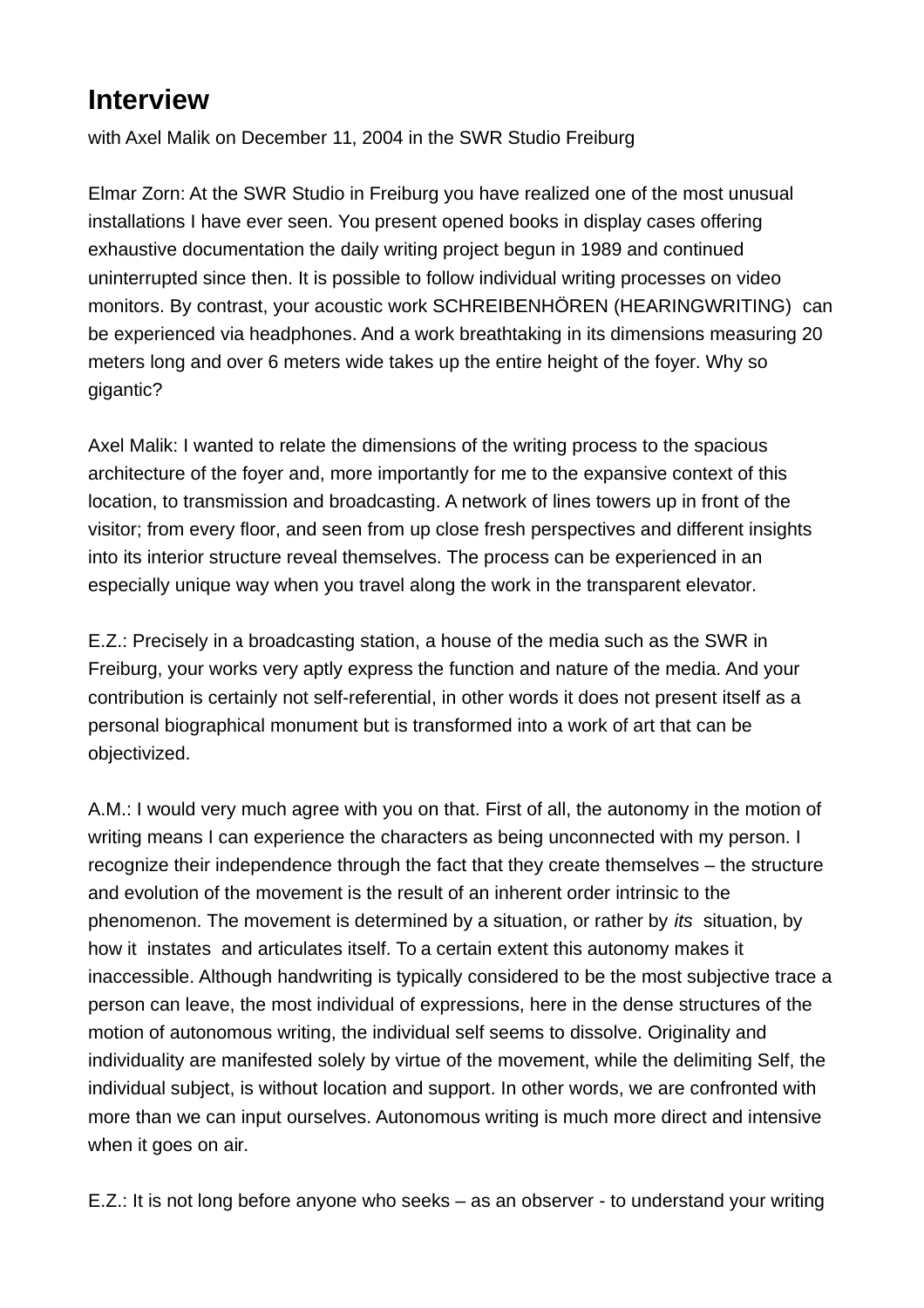realizes you have much less in common with other styles in the history of art than might first appear to be the case.

A.M.: Some people think my work has to do with calligraphy, and some even try and pigeonhole me as a maker of "concrete" or "visual poetry". Calligraphic methods are always based on an existing script that serves as a compositional system of symbols. This existing script is processed, distorted, shifted and altered in its geometry and static properties. Things are similar with "visual poetry", the aim of which is to place the semantic weight of the writing in an altered balance with its aesthetic weight. My work has nothing in common with any of this, as I refer exclusively to the dynamic aspects in the writing itself. What I want to do is to capture the motion of writing at the moment of its fleeting fluidity, and then again in its incomparable capacity to differ. Naturally, people often use the term "écriture automatique" and imagine they have spotted Surrealist methods and goals in my work. They realize I am not bothered about revealing the unconscious powers at work in the realms of the psyche. Nonetheless, though there are no structural similarities or affinities in the flow of lines between the representatives of "écriture automatique" and my works, people still claim I subscribe to the utopia of the Surrealists, and that there is a pure, unadulterated, innocent source of free and creative associations to be revealed. My project is not directed towards the liberation or emancipation of emotional aspects. It is not about "free associations", or the "unconscious play instinct" but about a highly specific act of perception and concentration. The conceptual severity of the scriptural method is an manifestation of how much conscious control is needed to focus the linguistic quality in the motion of writing itself.

E.Z.: Given all these distinguishing features I would see in your work a medium sui generis, and use the word "charge" in relation to your production method.

A.M.: What I like so much about your use of the term "charge" is that it not only emphasizes the active side but also contains an element of tension. We can look at this again in comparison with "écriture automatique," which is concerned with a degree of leisureliness, with deactivating your daytime consciousness so you can give yourself over to another space and produce projections from the dream state. By contrast, what I seek to do is to pay attention to the ability of the consciousness to grasp and to open up the ability of the perception, to sharpen it by applying it to a tense situation and intriguing task, namely writing that mirrors only itself. The moment of expression, the scriptural action has the function of a funnel, which channels the present moment of agitation in the motion of writing, and emits it in a charged concentration.

E.Z.: Looking at the open books in the Freiburg show, I would imagine they are to be seen as constituting various series of notes that make up sequences, as do diaries. But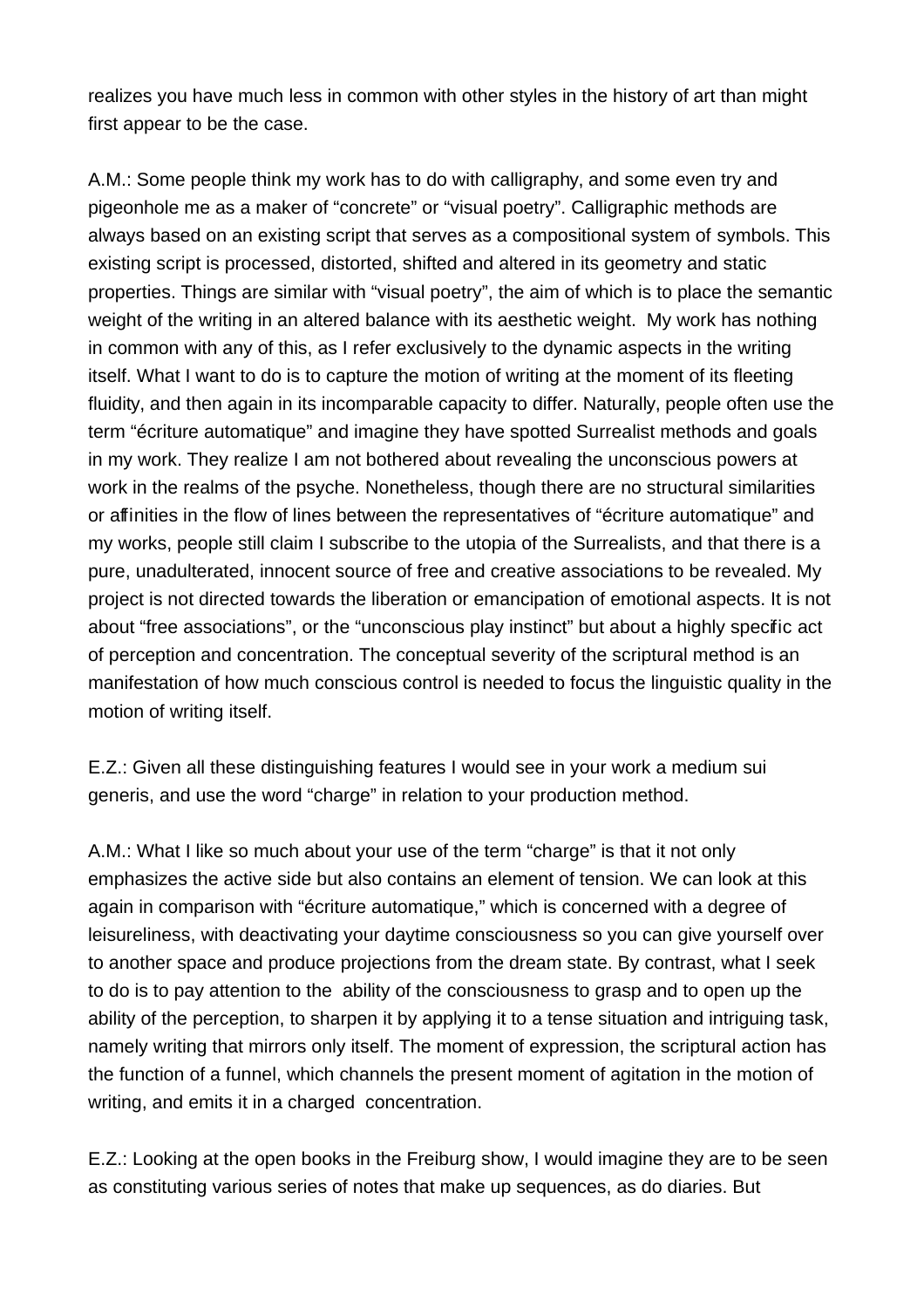outsiders cannot interpret the characteristic features of the entries. Are you able to assign the individual ideograms to various times or places and identify them as would be the case, after all, with customary diaries?

A.M: I direct my entire concentration and perception solely towards the motion of writing itself. My concentration aims at achieving the greatest possible approximation of the deep dimension in the movement of writing. The motion structures produced are what can be subsequently read and recorded. Since this project is solely concerned with systematic vocabulary, the individual parameters and self-organization of the writing process, there are no connections to either temporal or local phenomena. And since writing defined in this way is only concerned with the differences in the motion of writing and the consistency in grasping and recording the movement, there are no personal feelings or biographical moods connected with the recordings.

E.Z: Given the restriction inherent in the serial nature of the scriptures artistic discipline also checks the relative liberty of the arm and hand movement. After so many years producing millions of millions of signs do you never feel tempted to jump over the traces and do something completely different?

A.M: At the point when the motion of writing becomes autonomous, when you allow the writing to refer to itself, the individual character no longer has an external point of reference, it is no longer a symbol, no longer has a referential character, it no longer describes things and objects that are outside of itself, something very remarkable happens to and within the motion of writing, because the absence of objects re-emerges as a very intense presence**.** Only then an expanded intensity of the moment is released and expressed in the motion of writing. Writing that in the production process renounces its customary orientation and defining capacity to surrender itself with method and intent to unrest and turmoil, produces with its sign-like agitation a highly differentiated structural language.

Given that the motion of writing never loses itself in a monotonous, frenzy of movement, in a diffuse, stereotype haze of movement, but repeatedly is precisely structured in complex entities, is defined at many levels, and offers a convincing statement, you can never tire of it. What is more, the intangible vibration of the space where the movement occurs can only be given a basis of sorts by the durability of the process and the stringency of the inscriptions.

E.Z.: Do you ever look back at signs in the way graphic artists or artists sometimes reexamine their works, only to discover details they had not noticed before, are you surprised at past signs?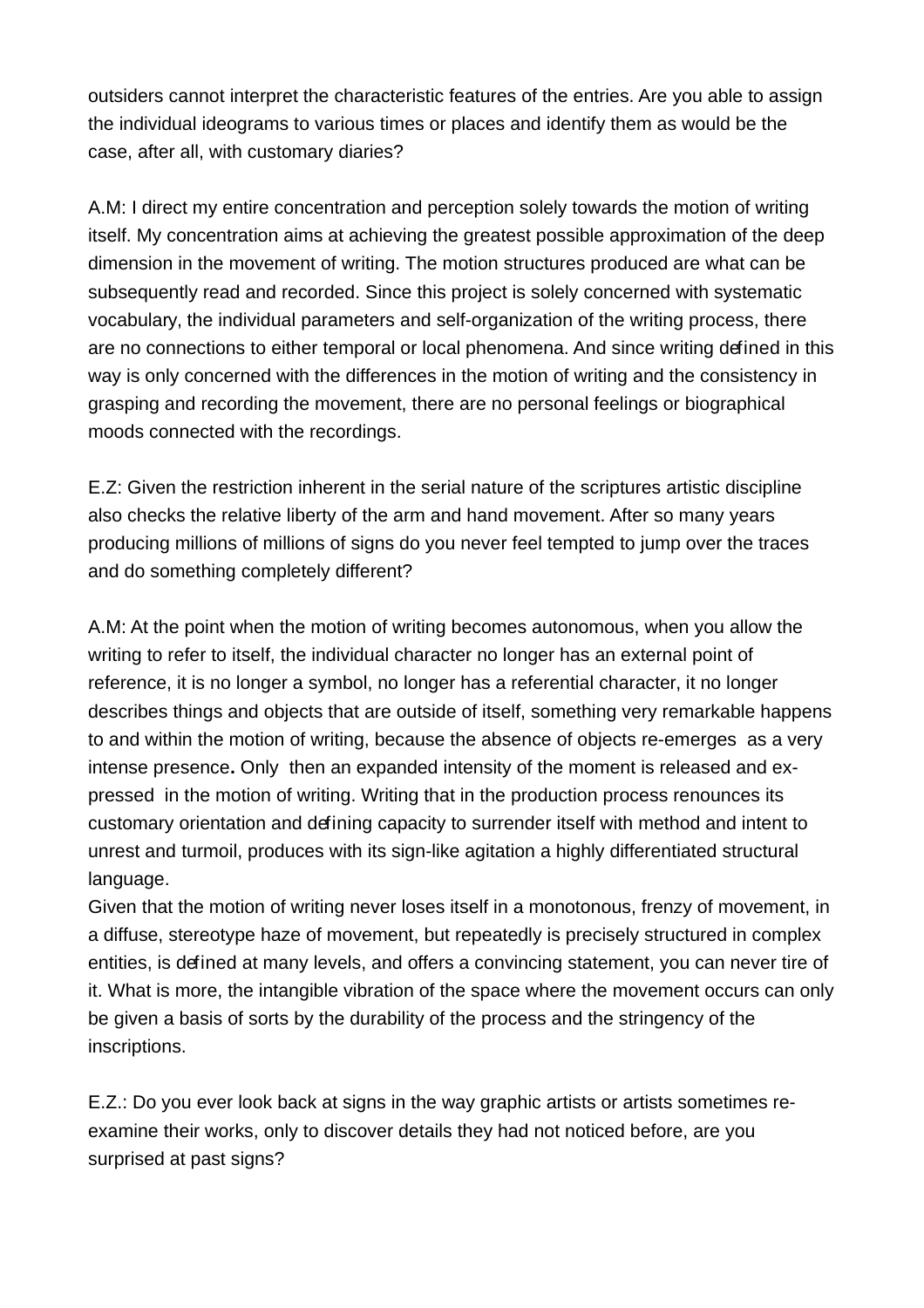A.M.: Yes, that happens to me very often. The elasticity and extent of contrast in the extremes of motion, the fluid and dissimilar dynamism of the scripts fills it all with such verve and variability**.** Simultaneously, it becomes inaccessible and unobtainable as a result**.** There is no question of staleness setting in, the gaze, even a second one is always fresh.

E.Z.: The observer is fascinated and astonished by the incredible wealth and diversity of the scriptures. Going by your own experience would you say people get more of a general impression or are there observers who study character for character in the way the reader of a book progresses or the viewer of a drawing structures his perception: as a general impression, focusing on a detail, tracing lines, recognizing patterns?

A.M.: Someone once told me he took on a new character every day. Other people have told me how incredibly tiring it is to read a whole page character by character. Continually alternating between the two has a special meaning for almost everyone; studying individual characters close up, and then observing the general picture from a distance. Whenever the writing processes are long and time-consuming, the personal standpoint becomes increasingly important.

E.Z.: We are all familiar with the mysterious, archaic symbols and lines scattered over a large section of the Nazca Plateau in Peru. Did you ever dream about presenting your vestiges of writing on an oversized, gigantic scale even, of creating from them an artwork in a public space?

A.M.: My project has evolved directly from writing. Writing seen as a motion performed by the hand, writing seen as a concentrated effort and as a specific movement to achieve and generate precise form. Producing autonomous signs of structural density and concentration is connected to a series of physical but also mental states. True, the small or minute offer several advantages as regards focusing intensely or and scope of differentiation possible. Yet at the same time I feel the structural results are so enormous, the rotation and scope of the motion so unrestricted that enlargement allows other aspects to enter the focus of experience and recognition.

E.Z.: Some artists that draw consciously seek the inspiration of music, even attempt to transfer music topics into their medium. Do such interdisciplinary approaches play a role in your work, could or should they perhaps play a role?

A.M.: As my project is not about anything like expression, or of portraying moods or atmospheric oscillations musical stimuli are not relevant for me. My aim is to register the curved characteristics, the erratic impulses, the opposing contrasts and the introverted